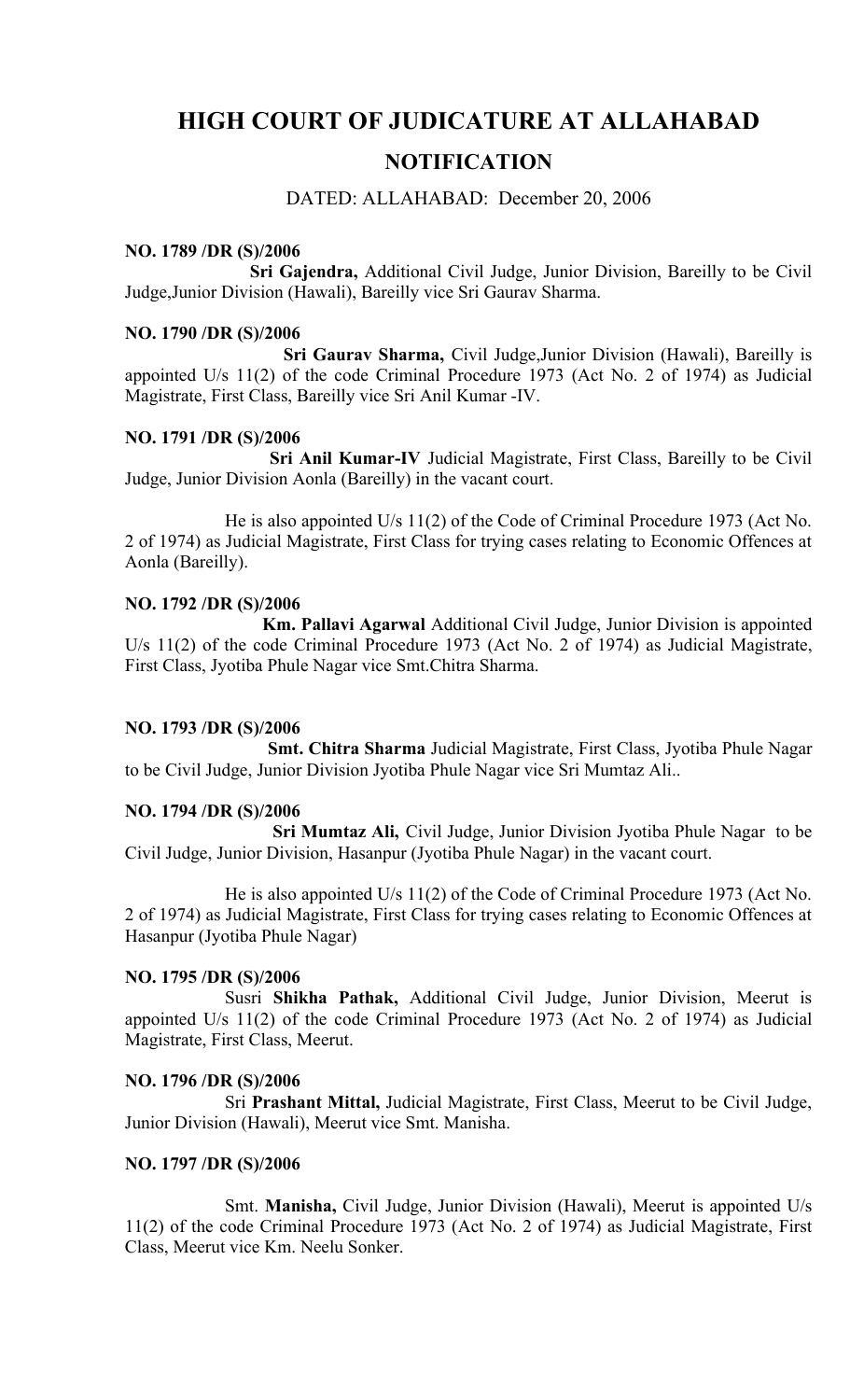#### **NO. 1798 /DR (S)/2006**

Km. **Neelu Sonker,** Judicial Magistrate, First Class, Meerut to be Civil Judge, Junior Division (City), Meerut vice Sri Nikunj Mittal. **NO. 1799 /DR (S)/2006**

Sri **Nikunj Mittal,** Civil Judge, Junior Division (City), Meerut to be Civil Judge, Junior Division, Mawana (Meerut) in the vacant court.

He is also appointed U/s 11(2) of the Code of Criminal Procedure 1973 (Act No. 2 of 1974) as Judicial Magistrate, First Class for trying cases relating to Economic Offences at Mawana (Meerut).

#### **NO. 1800 /DR (S)/2006**

Sri **Abhai Srivastava,** Additional Civil Judge, Junior Division, Mirzapur is appointed U/s 11(2) of the code Criminal Procedure 1973 (Act No. 2 of 1974) as Judicial Magistrate, First Class, Mirzapur vice Sri Sandeep Gupta.

#### **NO. 1801 /DR (S)/2006**

Sri **Sandeep Gupta,** Judicial Magistrate, First Class, Mirzapur to be Civil Judge, Junior Division, Mirzapur vice Sri Mohd. Sapheek.

#### **NO. 1802 /DR (S)/2006**

Sri **Mohd. Sapheek,** Civil Judge, Junior Division, Mirzapur to be Civil Judge, Junior Division, Chunar (Mirzapur) in the vacant court.

#### **NO. 1803 /DR (S)/2006**

Sri **Mahendra Kumar,** Additional Civil Judge, Junior Division, Unnao to be Civil Judge, Junior Division (North), Unnao vice Sri Om Prakash Verma-III.

#### **NO. 1804 /DR (S)/2006**

Sri **Om Prakash Verma-III,** Civil Judge, Junior Division (North), Unnao to be Civil Judge, Junior Division, Purwa (Unnao) in the vacant court.

He is also appointed U/s 11(2) of the Code of Criminal Procedure 1973 (Act No. 2 of 1974) as Judicial Magistrate, First Class for trying cases relating to Economic Offences at Purwa (Unnao).

#### **NO. 1805 /DR (S)/2006**

Sri **Atul Singh,** Additional Civil Judge, Junior Division, Raebareli is appointed U/s 11(2) of the code Criminal Procedure 1973 (Act No. 2 of 1974) as Judicial Magistrate, First Class, Raebareli vice Susri Deepa Rai.

#### **NO. 1806 /DR (S)/2006**

Susri **Deepa Rai,** Judicial Magistrate, First Class, Raebareli to be Civil Judge, Junior Division, Dalmau sitting at Raebareli vice Sri Sunil Kumar Singh-II.

#### **NO. 1807 /DR (S)/2006**

Sri **Sunil Kumar Singh-II,** Civil Judge, Junior Division, Dalmau sitting at Raebareli to be Civil Judge, Junior Division, Raebareli vice Sri Ravindra Kumar Srivastava.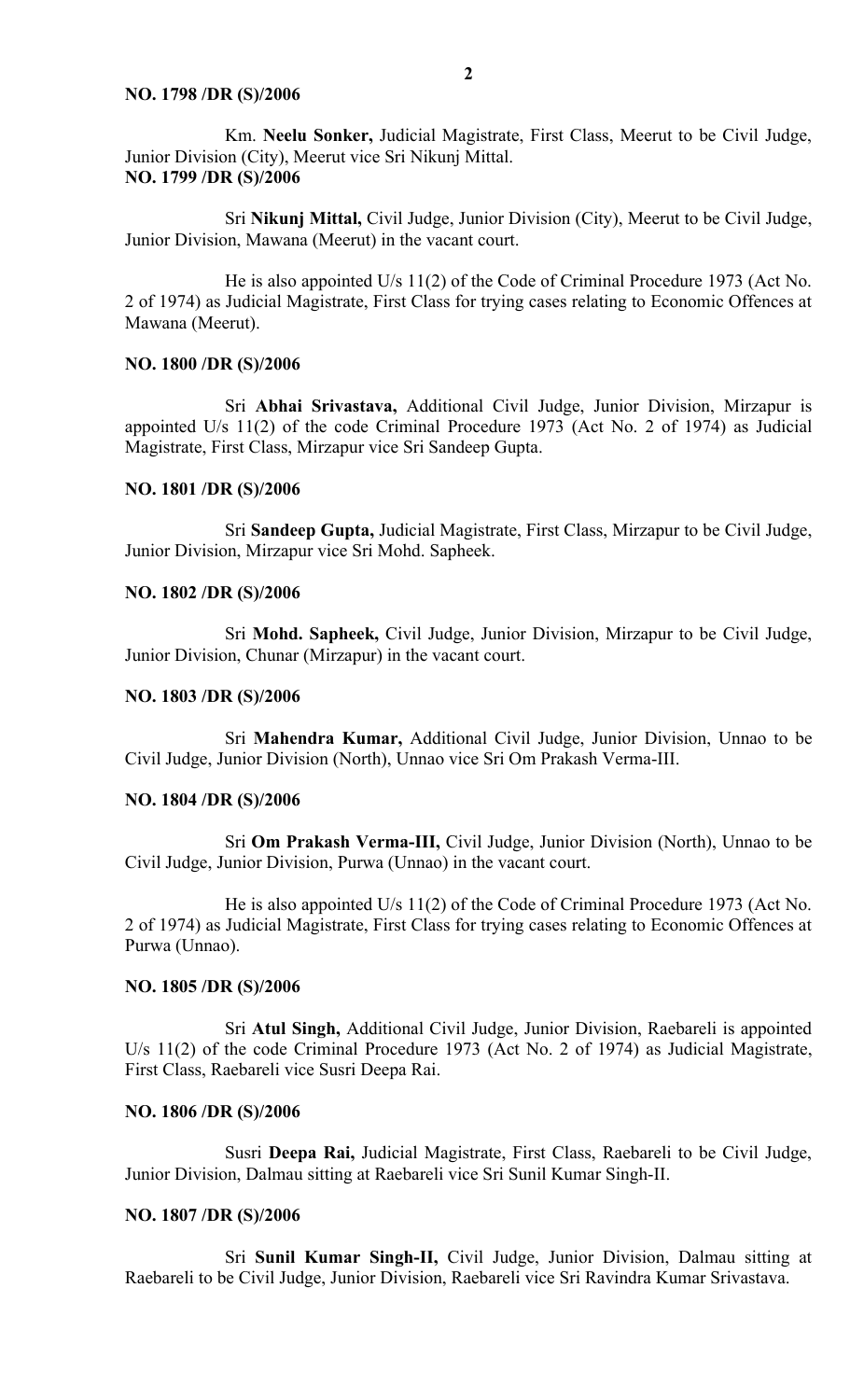#### **NO. 1808 /DR (S)/2006**

Sri **Ravindra Kumar Srivastava,** Civil Judge, Junior Division, Raebareli to be Civil Judge, Junior Division, Anoopshahar (Bulandshahar) in the vacant court.

#### **NO. 1809 /DR (S)/2006**

Sri **Samar Vishal,** Additional Civil Judge, Junior Division, Etawah is appointed U/s 11(2) of the code Criminal Procedure 1973 (Act No. 2 of 1974) as Judicial Magistrate, First Class, Etawah vice Sri Vikas Nagar.

#### **NO. 1810 /DR (S)/2006**

Sri **Vikas Nagar,** Judicial Magistrate, First Class, Etawah to be Civil Judge, Junior Division, Etawah vice Sri Suresh Kumar Sharma.

#### **NO. 1811 /DR (S)/2006**

Sri **Suresh Kumar Sharma,** Civil Judge, Junior Division, Etawah to be Civil Judge, Junior Division, Najibabad (Bijnor) in the vacant court.

He is also appointed U/s 11(2) of the Code of Criminal Procedure 1973 (Act No. 2 of 1974) as Judicial Magistrate, First Class for trying cases relating to Economic Offences at Najibabad (Bijnor).

#### **NO. 1812 /DR (S)/2006**

Sri **Keshav Goyal,** Additional Civil Judge, Junior Division, Hathras is appointed U/s 11(2) of the code Criminal Procedure 1973 (Act No. 2 of 1974) as Judicial Magistrate, First Class, Hathras vice Sushri Shelly Roy.

#### **NO. 1813 /DR (S)/2006**

Sushri **Shelly Roy,** Judicial Magistrate, First Class, Hathras to be Civil Judge, Junior Division, Hathras vice Sri Sunil Kumar.

#### **NO. 1814 /DR (S)/2006**

Sri **Sunil Kumar,** Civil Judge, Junior Division, Hathras to be Civil Judge, Junior Division, Nagina (Bijnor) in the vacant court.

#### **NO. 1815 /DR (S)/2006**

Sri **Amit Malviya,** Additional Civil Judge, Junior Division is appointed U/s 11(2) of the code Criminal Procedure 1973 (Act No. 2 of 1974) as Judicial Magistrate, First Class, Jaunpur vice Sri Ram Chandra Yadav-II.

#### **NO. 1816 /DR (S)/2006**

Sri **Ram Chandra Yadav-II,** Judicial Magistrate, First Class, Jaunpur to be Civil Judge, Junior Division, Tilhar (Shahjahanpur) in the vacant court.

He is also appointed U/s 11(2) of the Code of Criminal Procedure 1973 (Act No. 2 of 1974) as Judicial Magistrate, First Class for trying cases relating to Economic Offences at Tilhar (Shahjahanpur).

#### **NO. 1817 /DR (S)/2006**

Sri **Sanjay Mishra,** Additional Civil Judge, Junior Division, Jaunpur to be Civil Judge, Junior Division, Shahganj sitting at Jaunpur vice Sri Ram Dayal.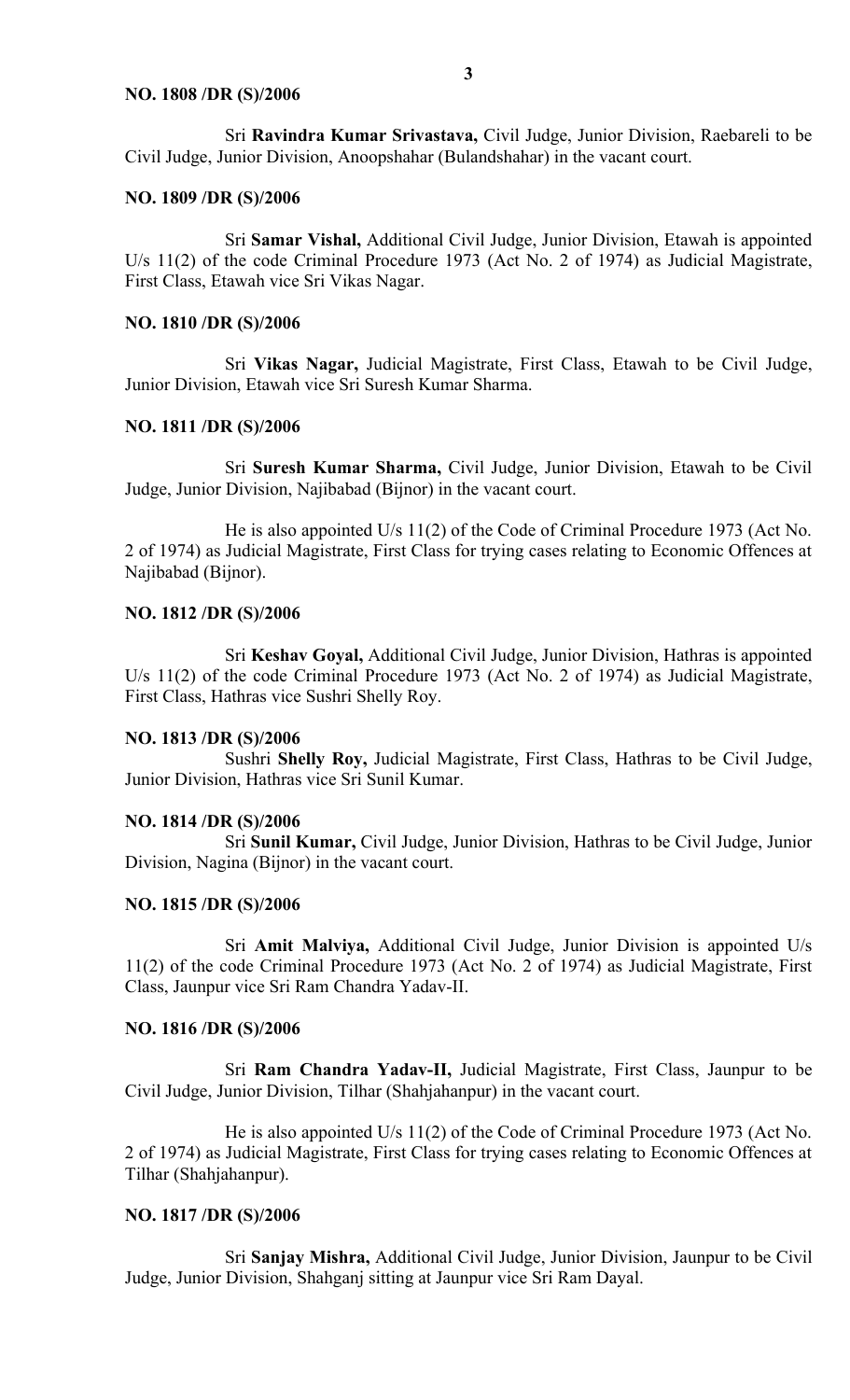#### **NO. 1818 /DR (S)/2006**

Sri **Ram Dayal,** Civil Judge, Junior Division, Shahganj sitting at Jaunpur to be Civil Judge, Junior Division, Thakurdwara (Moradabad) in the vacant court.

He is also appointed U/s 11(2) of the Code of Criminal Procedure 1973 (Act No. 2 of 1974) as Judicial Magistrate, First Class for trying cases relating to Economic Offences at Thakurdwara (Moradabad).

#### **NO. 1819 /DR (S)/2006**

Sri **Vinay Arya,** Additional Civil Judge, Junior Division, Kannauj is appointed U/s 11(2) of the code Criminal Procedure 1973 (Act No. 2 of 1974) as Judicial Magistrate, First Class, Kannauj vice Sri Mohd. Nasim.

#### **NO. 1820 /DR (S)/2006**

Sri **Mohd. Nasim,** Judicial Magistrate, First Class, Kannauj to be Civil Judge, Junior Division, Kannauj vice Sri Rajesh Kumar-V.

#### **NO. 1821 /DR (S)/2006**

Sri **Rajesh Kumar-V,** Civil Judge, Junior Division, Kannauj to be Civil Judge, Junior Division, Moth (Jhansi) in the vacant court.

He is also appointed U/s 11(2) of the Code of Criminal Procedure 1973 (Act No. 2 of 1974) as Judicial Magistrate, First Class for trying cases relating to Economic Offences at Moth (Jhansi).

#### **NO. 1822 /DR (S)/2006**

Sri **Mohd. Ahmad Khan,** Additional Civil Judge, Junior Division, Sultanpur to be Civil Judge, Junior Division (North), Sultanpur vice Sri Kamlesh Kumar.

#### **NO. 1823 /DR (S)/2006**

Sri **Kamlesh Kumar,** Civil Judge, Junior Division (North), Sultanpur to be Civil Judge, Junior Division, Mau (Chitrakoot) in the vacant court.

#### **NO. 1824 /DR (S)/2006**

Sri **Pawan Kumar Shukla,** Additional Civil Judge, Junior Division, Rampur is appointed U/s 11(2) of the code Criminal Procedure 1973 (Act No. 2 of 1974) as Judicial Magistrate, First Class, Rampur vice Sri Sushil Kumar.

#### **NO. 1825 /DR (S)/2006**

Sri **Sushil Kumar,** Judicial Magistrate, First Class, Rampur to be Civil Judge, Junior Division, Rampur vice Sri Mohd. Rashid.